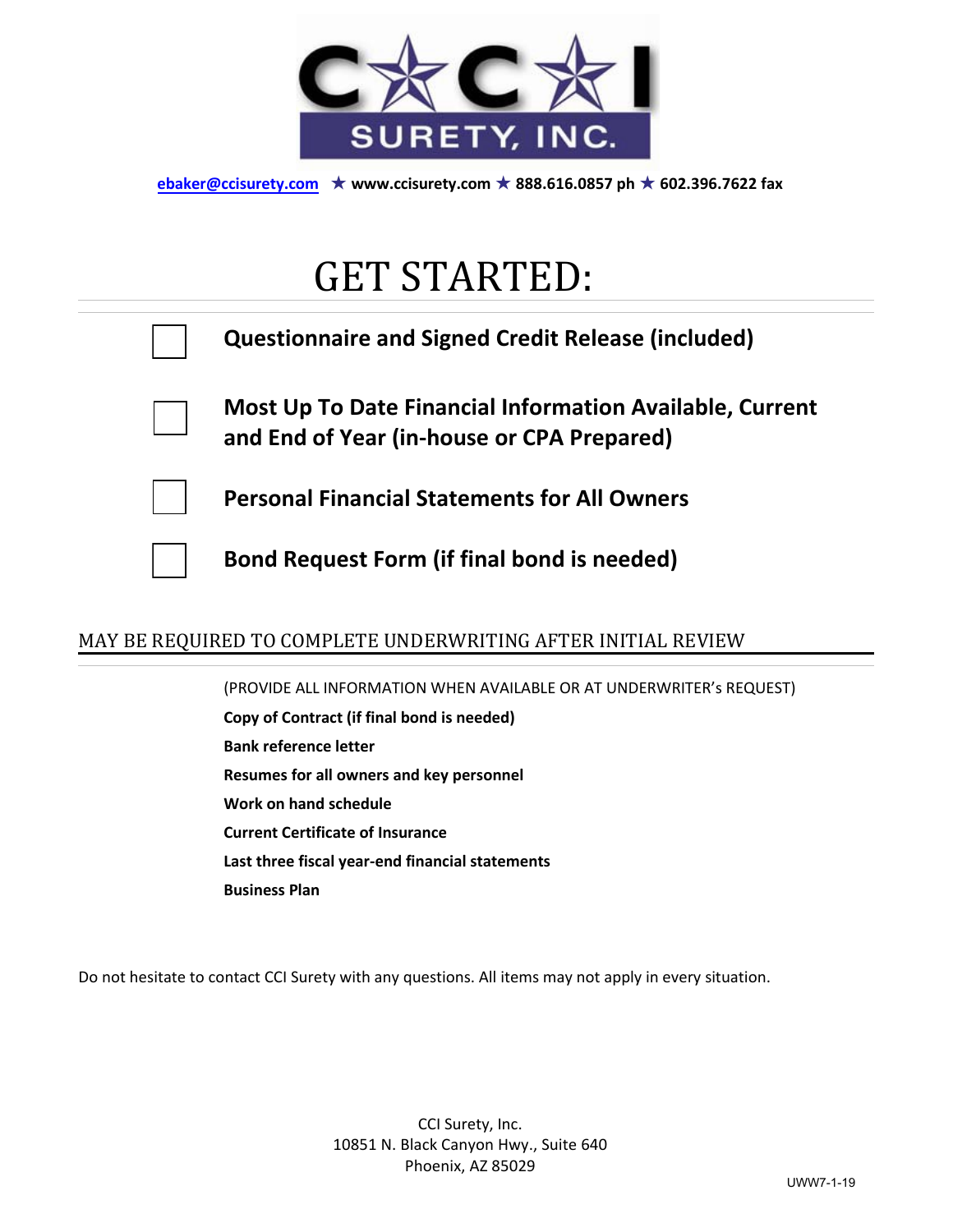

## **jcrawford@ccisurety.com** ★ **www.ccisurety.com** ★ **888.616.0857 ph** ★ **602.396.7622 fax**

| <b>1. CONTRACTOR</b><br><b>INFORMATION</b>                                                 | Company Name (As Appears on Bond) |                       |                    |                                          |                                                |                                |                                                           |                             |                                                   |  |
|--------------------------------------------------------------------------------------------|-----------------------------------|-----------------------|--------------------|------------------------------------------|------------------------------------------------|--------------------------------|-----------------------------------------------------------|-----------------------------|---------------------------------------------------|--|
| Company Address:                                                                           |                                   |                       |                    |                                          |                                                | Business Phone #:              |                                                           |                             |                                                   |  |
| City:                                                                                      | State:                            | Zip:                  |                    |                                          | Normal Operating Territory:                    |                                |                                                           | FED ID#                     |                                                   |  |
| $\Box$ Proprietorship<br>Partnership                                                       |                                   | Joint Venture         | Date Formed        |                                          | Current Ownership Since:                       |                                | Approx. Business Net Worth:                               |                             | # of Employees                                    |  |
| $\Box$ S-Corp<br>$\exists$ C-Corp                                                          | LLC                               |                       |                    |                                          |                                                |                                |                                                           |                             |                                                   |  |
| Type of work:                                                                              |                                   |                       |                    | <b>Largest Completed Contract:</b>       | Largest Completed Program:                     |                                |                                                           |                             | Average Annual Receipts (last 3 yrs + affiliates) |  |
| Previous Surety:                                                                           | Reason For Changing Surety:       |                       |                    |                                          |                                                |                                |                                                           |                             |                                                   |  |
| 2. PROJECT<br><b>INFORMATION</b>                                                           |                                   | Contract/Bid Amount:  |                    |                                          | Bid and Date Time:                             |                                |                                                           | Bid %:                      |                                                   |  |
| Project Owner/ Obligee:                                                                    |                                   |                       | <b>Start Date:</b> |                                          | <b>Completion Date:</b><br>Maintenance Period: |                                |                                                           | <b>Liquidated Damages:</b>  |                                                   |  |
| Obligee Address:                                                                           |                                   |                       |                    |                                          | <b>Obligee Contact For Bonds:</b>              |                                | Obligee Phone:                                            |                             |                                                   |  |
| Bond Form (Please Attach)<br>$AIA$ Federal $\Box$ Other $\Box$                             | % Subcontracted:                  |                       | % Materials:       |                                          | Est. Gross Profit:                             |                                |                                                           | Obligee Email:              |                                                   |  |
| <b>Job Description</b>                                                                     |                                   |                       |                    |                                          |                                                |                                |                                                           |                             |                                                   |  |
| 3. *FINAL BONDS ONLY* BID SPREAD INFORMATION - (next 3 contractor bids, Name - Bid Amount) |                                   |                       |                    |                                          |                                                |                                |                                                           |                             |                                                   |  |
| 1.                                                                                         | 2.                                |                       |                    |                                          | 3.                                             |                                |                                                           |                             |                                                   |  |
| <b>4. BANK NAME</b>                                                                        |                                   | Line of Credit Limit: |                    |                                          | <b>Current Outstanding:</b>                    |                                |                                                           | Expiration/Renewal Date:    |                                                   |  |
| <b>Contact Name:</b><br>Phone or Email:                                                    |                                   |                       |                    |                                          |                                                |                                |                                                           |                             |                                                   |  |
| 5. LARGEST COMPLETED PROJECTS IN LAST 5 YEARS                                              |                                   |                       |                    |                                          |                                                |                                |                                                           |                             |                                                   |  |
| <b>Project Name:</b>                                                                       |                                   |                       |                    | <b>Contract Amount:</b>                  | Gross Profit:                                  | Completion Year:               |                                                           | Bonded?                     |                                                   |  |
| Project Description:                                                                       |                                   |                       |                    |                                          |                                                |                                |                                                           | Yes $\bigcirc$              | No                                                |  |
| Obligee:                                                                                   | Phone/Email:<br>Contact:          |                       |                    |                                          | Project Location (City/State):                 |                                |                                                           |                             |                                                   |  |
| <b>Project Name:</b><br>Project Description:                                               |                                   |                       |                    | Gross Profit:<br><b>Contract Amount:</b> |                                                |                                | Completion Year:<br>Bonded?<br>$N_0$ O<br>$Yes$ $\bullet$ |                             |                                                   |  |
| Obligee:                                                                                   | Contact:                          |                       | Phone/Email:       |                                          |                                                |                                | Project Location (City/State):                            |                             |                                                   |  |
| <b>Project Name:</b><br>Project Description:                                               |                                   |                       |                    | <b>Contract Amount:</b>                  | Gross Profit:                                  | Completion Year:               |                                                           | Bonded?<br>$Yes$ $\bigcirc$ | $No$ $O$                                          |  |
| Obligee:                                                                                   | Contact:                          |                       | Phone/Email:       |                                          |                                                | Project Location (City/State): |                                                           |                             |                                                   |  |

\*Bid bonds require copy of bid specifications. \*Performance/Payment bonds require copy of the contract